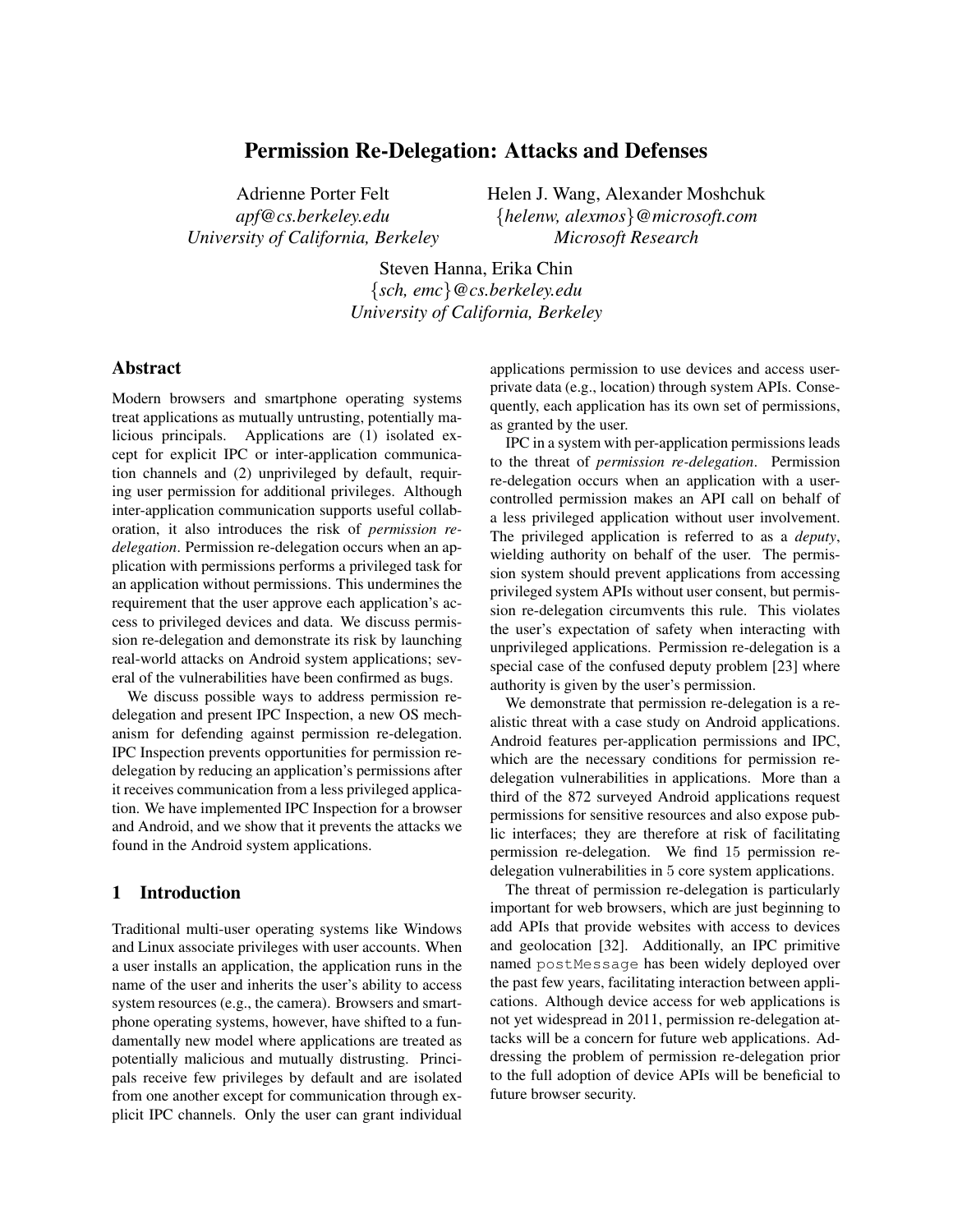We consider possible defenses against permission redelegation attacks and propose IPC Inspection, a new OS mechanism that reduces a deputy's privileges after receiving communication from a less privileged application. Privilege reduction reflects that a deputy is under the influence of another application. Consequently, the permission system can deny a privileged API call from the deputy if any application in the chain of influence lacks the appropriate permission(s). We implement IPC Inspection for two different platforms: the Android operating system and ServiceOS's browser runtime [38]. Our Android implementation prevents all of the attacks we discovered in our case study. We evaluate the impact of IPC Inspection on applications and anticipate that most applications would require few changes to work with IPC Inspection, but some might require more permissions.

Contributions. We demonstrate that permission redelegation is a widespread threat in modern platforms with per-application permissions and IPC. We also propose IPC Inspection, a new OS mechanism to defend against permission re-delegation.

Outline. We define the problem of permission redelegation in Section 2. We then cast the problem in the context of today's web and smartphone platforms in Section 3. We describe our experience of discovering permission re-delegation vulnerabilities in Android in Section 4. We discuss possible defenses utilizing known techniques in Section 5 and then propose a detailed design for IPC Inspection in Section 6. We describe our implementation experience on Android and ServiceOS in Section 7. In Section 8, we evaluate the effectiveness of IPC Inspection. We discuss related work in Section 9.

## 2 Permission Re-Delegation

Permission systems prevent applications from performing actions that are not desired by the user. We are concerned with attacks on *user-controlled resources*, which are the resources guarded by permissions that are granted by the user. Devices like the camera and GPS are usercontrolled resources, as are private data stores like lists of calendars and contacts. We do not consider attacks on resources not controlled by user-granted permissions, like memory or application-specific databases.

*Permission re-delegation* occurs when an application with a permission performs a privileged task on behalf of an application without that permission. This is a confused deputy attack [23] or privilege escalation attack. In this scenario, the user delegates authority to the *deputy* by granting it a permission. The deputy defines a public interface that exposes some of its functionality. A malicious *requester* application lacks the permission that the deputy has. The requester invokes the deputy's inter-



Figure 1: Permission re-delegation attack. The requester does not have the text message permission, but the deputy does. The deputy also defines a public interface with a Notify method, which makes an API call requesting to send a text message. When the requester calls the deputy's Notify method, the system API will send the text message because the deputy has the necessary permissions. Consequently, the attack succeeds.

face, causing the deputy to issue a system API call. The system will approve and execute the deputy's API call because the deputy has the required permission. The requester has succeeded in causing the execution of an API call that it could not have directly invoked (Figure 1).

Permission re-delegation can occur in three ways. First, an application may accidentally expose internal functionality to other applications. Second, a "confused" deputy might intentionally expose functionality, but an attacker might invoke it in a surprising context [23]. Third, the developer might expose functionality with the goal of attenuating authority but implement the attenuation policy incorrectly or in a way that is inconsistent with the system policy.

We cannot expect the deputy's developer to "opt in" to extra security measures or implement system policies. The deputy is neither helpful nor harmful to system security. Most developers are not security experts, and they are not independently motivated to prevent permission re-delegation because the consequences of permission re-delegation do not affect the deputy itself.

Although the deputy is trusted with some permissions, it is not trusted with all permissions. An application is trusted with precisely the set of permissions approved by the user, and the deputy and requester may have disjoint sets of dangerous permissions. A prevention mechanism cannot grant a deputy access to its requester's permissions unless the deputy already has the permissions.

We aim to equip the permission system with the ability to deny API requests made by a deputy on behalf of an unprivileged requester. Such an access control mechanism prevents the requester from executing privileged actions with side-effects or requesting sensitive data through another application. However, we do not address the problem of preventing a privileged application from sharing sensitive data that it has legitimately and independently obtained. We focus on protecting *access integrity*, whereas improper data sharing is a *confidentiality* problem. Preventing data leakage is a complementary problem beyond the scope of our work.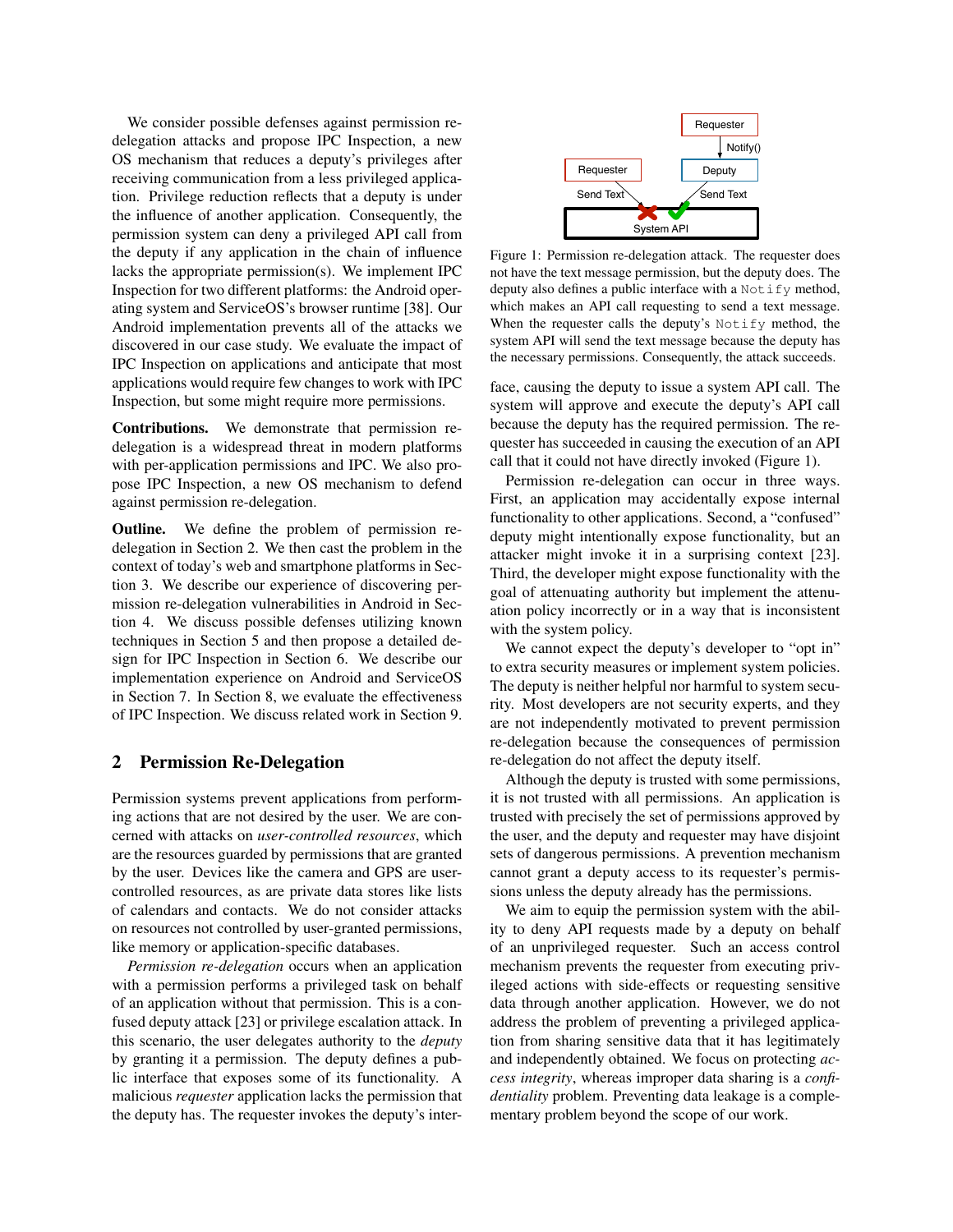## 3 Scenarios

We discuss permission re-delegation as it applies to web browsers and smartphone operating systems.

### 3.1 Web Applications

Websites are mutually distrusting principals [37, 5, 3]. Today's browsers isolate websites from one another under the Same Origin Policy, which states that code from one site cannot access another site's content [33]. Traditionally, websites have also been prevented from accessing the user's local resources. However, this is changing as web applications begin to exhibit rich functionality.

Browsers are starting to offer APIs for accessing users' local resources. For example, the HTML5 device element [24] provides web applications with access to streaming audio and video data. The W3C Device APIs and Policy Working Group [35] is designing interfaces for contacts, calendars, messaging, cameras, and more. New versions of Firefox, Google Chrome, and Safari support preliminary versions of the HTML5 geolocation API [32]. Access to these APIs will be controlled by permissions that users grant to website origins.

Web permission re-delegation can occur in two ways:

- 1. *New windows.* In this scenario, a user unknowingly navigates to a malicious website. The malicious website opens a website with a permission in a new window. If the deputy website makes a privileged API call upon loading, then the malicious website has successfully mounted a permission redelegation attack. This attack can be completely invisible to the user if the malicious requester loads the deputy in an invisible child frame; alternately, it can be hidden by opening the deputy as a pop-under window beneath the active browser window.
- 2. *Messages.* As in the previous scenario, a user unknowingly navigates to a malicious website. The malicious website sends a message to a deputy website that offers services to other websites via postMessage, an asynchronous client-side message passing channel. Requesters can send messages to new child frames or existing windows that are navigationally connected to the requester [25].



Figure 2: Safari 5 requests the user's permission before granting a website access to geolocation.

For example, consider a user who permanently grants a website the ability to record live video of the user for the purpose of streaming the video to a known web address (like Qik). The video website automatically begins simultaneously recording and streaming as soon as it is loaded. Later, the user visits a malicious website that loads the video website in an invisible child frame; as a result, the browser begins recording streaming live video without the user's knowledge.

Major browser vendors have recognized the problem of permission re-delegation. Mozilla Firefox, Safari, and Google Chrome implemented the geolocation permission with restrictions on child iframes. When a website is opened as a child iframe, it has no geolocation permission; the user is prompted for approval, even if the user has previously granted the website the geolocation permission. This prevents permission re-delegation attacks using iframes, but does not prevent permission re-delegation attacks on top-level windows or attacks between two iframes embedded in the same page. We also want to extend the defense mechanism beyond geolocation to all future permission-controlled browser APIs.

#### 3.2 Smartphone Applications

Smartphone platforms like iOS, Android, and Windows Phone 7 support third-party application markets. The markets have a low cost of entry, and not all of the developers are equally trustworthy. Consequently, smartphone operating systems treat applications as potentially malicious. Smartphone operating systems also provide APIs to phone devices (Bluetooth, camera, GPS, etc.) and the network. Upon user approval, smartphone operating systems grant per-application access to these resources.

This paper focuses on Android, although our work applies to other smartphone operating systems with usercontrolled application permissions and IPC. Android permissions are categorized into 3 security levels: Normal, Dangerous, and Signature.<sup>1</sup> Normal permissions protect API calls that could annoy but not harm the user (e.g., SET WALLPAPER); these do not require user approval. Dangerous permissions let an application perform harmful actions (e.g., RECORD AUDIO). Signature permissions regulate access to extremely dangerous privileges, e.g., CLEAR APP USER DATA. Malware with Dangerous or Signature permissions can spy on users, delete data, and abuse their billing accounts [7, 27, 34].

Android applications may communicate with each other, which introduces opportunities for permission redelegation. Inter-process messages known as *Intents* are used for communication. Applications can make four types of components publicly available:

<sup>&</sup>lt;sup>1</sup>We group SignatureOrSystem and Signature permissions together since there is no significant distinction between the two categories.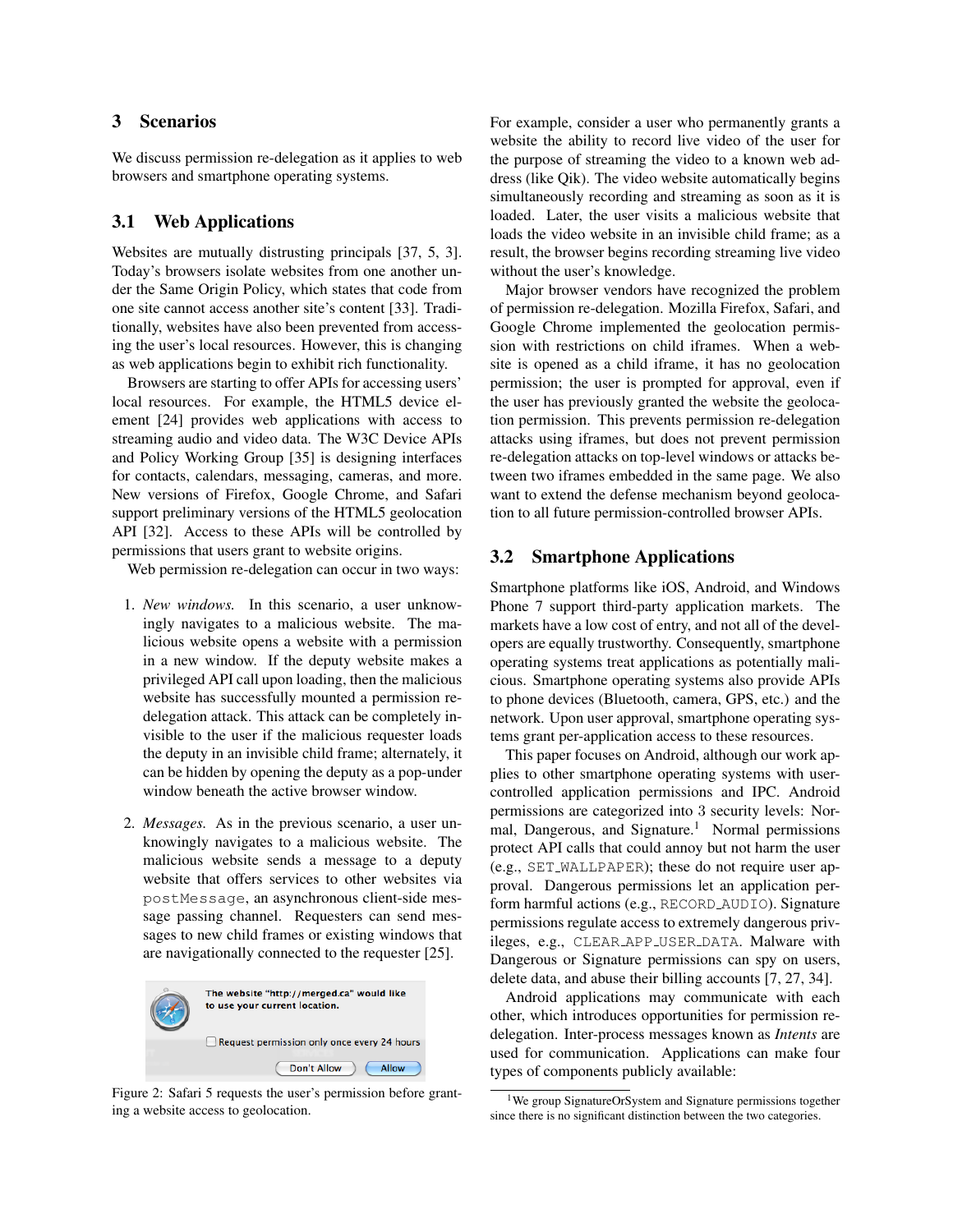

Figure 3: Android displays permissions for user approval during the installation of an application from the Android Market.

- *Services* run in the background. They can be started with Intents or "bound" for synchronous calls.
- *Activities* provide applications with user interfaces. They can be started with Intents. An Activity can optionally provide a return value that is delivered when the user finishes interacting with the Activity.
- *BroadcastReceivers* handle broadcast Intents. They run in the background. Sometimes they invoke a Service or an Activity to handle the task.
- *ContentProviders* are local databases.

Services and BroadcastReceivers are inviting targets for stealthy permission re-delegation attacks because they may not have a visible user interface. A developer can restrict access to a component by specifying in the manifest that requesters must have a given permission or dynamically checking the caller's identity at runtime.

## 3.3 Granting Permissions

Current permission systems ask users to grant permissions in one of two ways:

*Time-of-Use.* In a time-of-use permission system, users are prompted to approve or deny permission for a resource when a privileged API call is made. Web browsers and Apple iOS use this type of permission for third-party applications. The permission may be granted permanently, for a period of time, or for a single use. Figure 2 provides an illustration of Safari 5 asking a user to grant a time-of-use permission.

*Install-Time.* In a system with install-time permissions, an application declares its permission requirements in a manifest file. The user is prompted to approve the permissions during the installation process, and the application is only installed if the user grants permanent permissions to the requested resources. In a strict installtime permission system, new permissions cannot be requested during runtime. Android and Windows Phone 7 use install-time permissions. Figure 3 shows an example of an Android installation permission prompt.

|                       |    | Public Service Public Receiver |
|-----------------------|----|--------------------------------|
| Dangerous permissions | 84 | 269                            |
| Signature permissions | 13 | 34                             |

Figure 4: We surveyed 872 Android applications and identified ones with both public components and notable permissions.

### 4 Case Study: Attacks on Android

We perform a case study on Android applications to demonstrate that permission re-delegation is a real-world concern. We find that many applications are at risk of containing a vulnerability, and we build example attacks using core system applications.

### 4.1 At-Risk Applications

An application is *at risk* of containing a permission redelegation vulnerability if it both requests permissions and exposes a public interface. In particular, we are interested in stealthy attacks that can be conducted in the background. We examine a set of 872 applications, which is composed of the 16 core system applications that come pre-installed with Android 2.2, the 756 most popular free applications from the Android Market, and the 100 most popular paid Market applications.

For each application, we parse its manifest to find its list of permissions, public Services, and public Receivers. Services always run in the background, and Receivers might run in the background. By evaluating whether an application has both permissions and a Service/Receiver, we can identify at-risk applications. We discard public components that are protected by permissions in the manifest, as they may not be at risk.

It is also possible for an application to perform a dynamic check on its caller's permissions, which would not be reflected in our manifest analysis. 9% of all applications in our set perform dynamic permission checks; however, the permission checks are not often used to prevent external use of Services or Receivers. (They are typically used to protect Providers, which we do not consider, or by embedded advertising libraries to determine what operations they can perform.) We examined a set of 50 randomly selected applications with public components and found that only 1 application does so to protect a Receiver or Service.

Figure 4 shows the highest-level permission of an application, and whether it also has an unprotected public component. Overall, 320 of the 872 applications (37%) have permissions and at least one type of public component. 11 of the 16 system applications are at risk.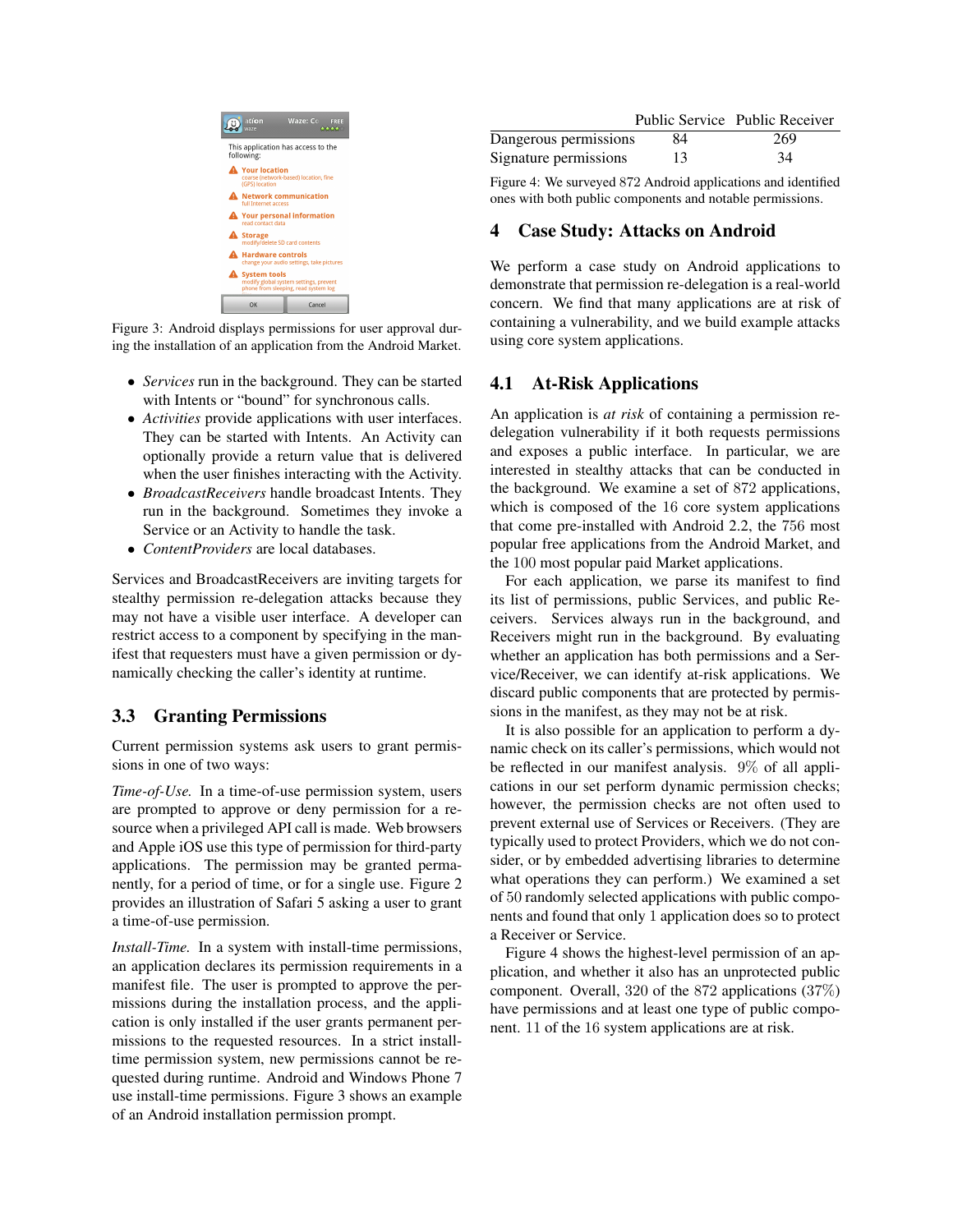### 4.2 Vulnerabilities

We examine the at-risk system applications to identify stealthy permission re-delegation vulnerabilities. An application contains a vulnerability if there exists an exploitable path in the application between a public entry point and a restricted system API call. We construct attacks using 15 vulnerabilities in 5 applications. These vulnerabilities are present on every Android 2.2 phone.

Finding Attacks. To find vulnerabilities, we created a path-finding tool. We first disassemble the at-risk system applications using Dedexer [31]. Our tool then parses the disassembled applications to find method declarations and invocations; from the results, we build the call graphs of the applications. Searching the call graphs reveals paths from public entry points to protected system API calls. This tool likely misses viable attack paths; our call graph analysis does not handle inheritance relationships or detect flow through structures like callbacks. We also were only able to look for attacks on a subset of the API due to incomplete documentation.

We identify valid attacks by building test cases for the paths produced by our path-finding tool. We only consider attacks on API calls with verifiable side effects, so that we can tell if an attack succeeds. We are also only able to look for attacks on a subset of the API because Android permission documentation is incomplete.

Results. We built attacks using 5 of the 16 system applications. All of the attacks succeed in the background with no visible indication to the user. These 5 applications provide 15 paths to 13 interfaces with permissions, one of which is SignatureOrSystem and nine of which are Dangerous. We present two example permission redelegation attacks:

*Settings* serves as the phone's primary control panel. When a user presses certain buttons, Settings' user interface sends a message to a Settings BroadcastReceiver that turns WiFi, Bluetooth, and GPS location tracking on or off. However, Settings' BroadcastReceiver accepts Intents from any application. An unprivileged application can therefore ask the Settings application to toggle the state of devices by sending its BroadcastReceiver the same Intents that it expects from its user interface. Turning these devices on or off is supposed to require Dangerous permissions (CHANGE WIFI STATE, BLUETOOTH ADMIN, and ACCESS FINE LOCATION, respectively).

*Desk Clock* provides time and alarm functionality. One of its public Services accepts directions for playing alarms. If an unprivileged application sends an Intent requesting an alarm with no end time, then Desk Clock will indefinitely vibrate the phone, play an alarm, and prevent the phone from sleeping. The alarm will continue until the user kills the Desk Clock process. Playing sound with a wake lock requires the Dangerous WAKE LOCK permission, and vibrating the phone requires the Normal VIBRATE permission.

We found concrete vulnerabilities in 5 of the 16 applications, which amounts to half of the 11 system applications that we identified as at-risk. It is likely that the other at-risk system applications also contain vulnerabilities that we did not uncover. (Our call graph tool is limited, as discussed above.) We have notified the Android team; several of the vulnerabilities have been confirmed and fixed [16, 15, 17, 18].

### 5 Defense Discussion

We present our requirements for a permission redelegation defense mechanism and consider whether existing techniques can satisfy these goals.

## 5.1 Goals

Our goals for a successful permission re-delegation defense mechanism are:

- 1. *Preventing permission re-delegation*: Applications should not be able to re-delegate permissions for user-controlled resources.
- 2. *Runtime independence*: We want the solution to be language- and runtime-independent. This is advantageous because many platforms support applications that are written in different programming languages and run on different runtimes.
- 3. *Developer independence*: Given evidence that developers are unmotivated to proactively prevent permission re-delegation (Section 4.2), a solution cannot rely on developer diligence for security.
- 4. *Ease of development*: The mechanism should not impose an excessive burden on developers; applications should retain their functionality.
- 5. *Dynamic*: The defense mechanism must work at runtime and not depend on application analysis. Client-side application analysis is not feasible for web applications because website code can change and encompass arbitrarily many documents.

Our focus is on controlling access to resources; it is not our goal to protect data privacy. We wish to prevent a privileged piece of data from being accessed, but we do not aim to prevent it from being shared once it has been accessed. Protecting data privacy can be achieved with complementary solutions like TaintDroid [12].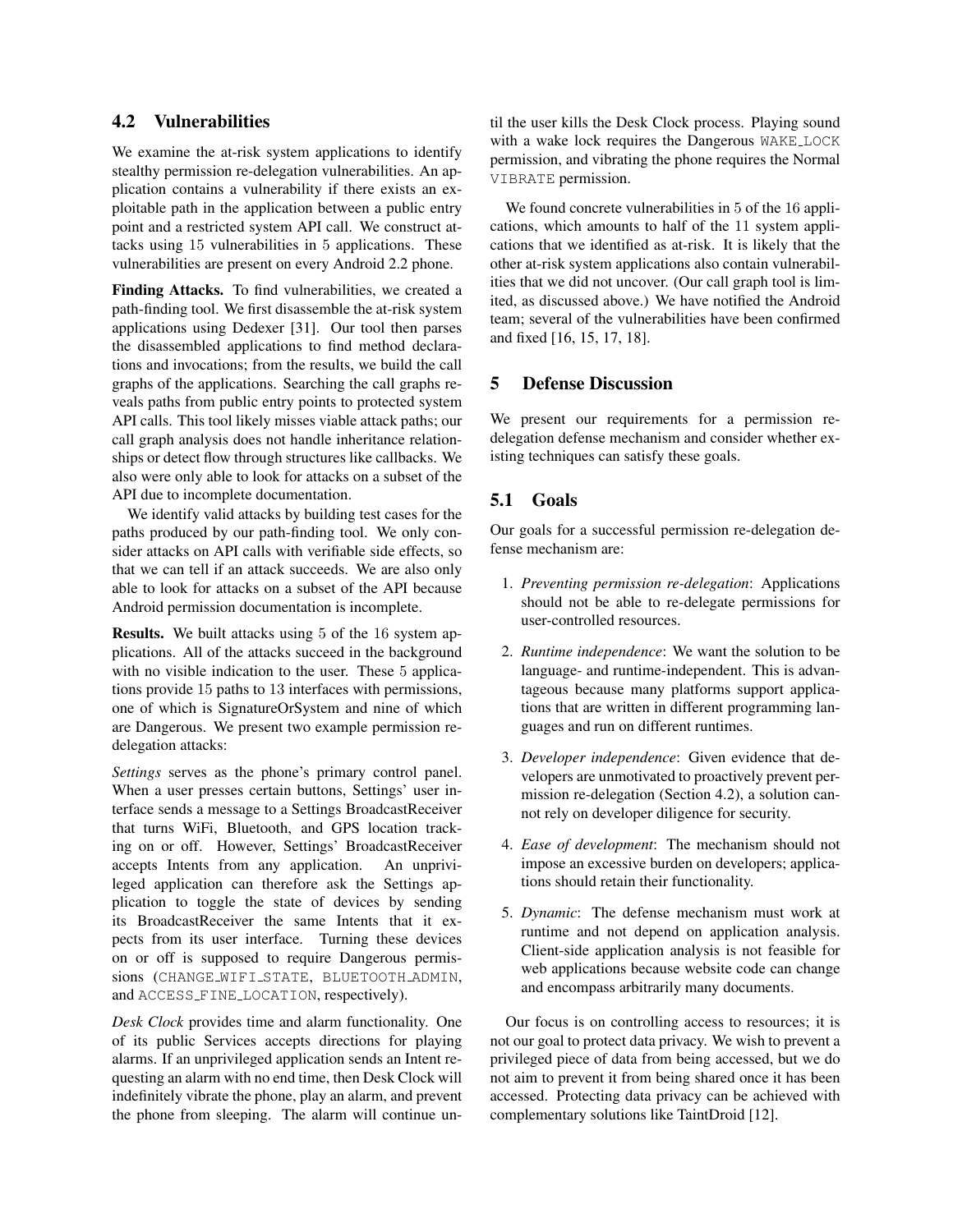## 5.2 Potential Defenses

Capabilities. A *capability* is an unforgeable, shareable token that, when used, grants access to a privilege [23]. To prevent permission re-delegation, a deputy could ask its requester to provide a capability and use it to make system API calls. However, this approach does not meet our goal of developer independence; a poorly written deputy could use its own capabilities rather than its requester's when making system API calls.

Alternately, a system could control access to privileges by requiring approval before granting an application the ability to communicate with a deputy. This would require static analysis of the deputies installed on the client to understand what user-relevant privileges the communication would involve. Following the example in Figure 1, an application that wants to use the "Notify" deputy would need to be authorized to use the underlying "Send Text" authority. Static capability provisioning is a topic for further exploration, but it can only be applied to platforms where static analysis of deputies is possible.

Taint Tracking. In a taint tracking-based solution, the requester's data could be the source of taint, and the taint could propagate as the requester's data interacts with the deputy. If a deputy makes a privileged API call and the call is tainted, then the system could become aware that permission re-delegation has occurred. Unfortunately, tracking both data flow and control flow in a runtimeindependent manner incurs more than an order of magnitude of performance overhead [14]. Furthermore, taint tracking both data and control flow would likely lead to taint explosion. Taint explosion would make the system unnecessarily restrictive. A taint tracking-based solution would need to track both direct and indirect taint flows because not all permission re-delegation attacks are datadependent. For example, not all API calls require parameters, and some applications process IPC calls without reading the actual message.

MAC. Mandatory access control (MAC) systems (e.g., [9, 20]) are centralized information flow control systems where the operating system enforces a fixed information flow control policy across integrity or confidentiality levels. Such systems mandate that no information can flow from low-integrity principals to high-integrity principals or from high-confidentiality to low-confidentiality principals. Our goal of preventing permission re-delegation can be cast as MAC to some extent: a permission set could be treated as an integrity label, and A would have a lower integrity level than  $B$  if  $A$  has a permission that  $B$ does not. We are then concerned about safe information flow with respect to access to user-controlled resources.

However, Android applications cannot be strictly ordered because applications often do not fit the subset relationship. When this happens, neither the deputy nor the requester has a strictly higher integrity level. This presents an application functionality problem: when a requester initiates communication with a deputy, the requester cannot receive the response if it has a permission that the deputy lacks. Since Android applications commonly have intersecting but non-subset permission sets, this represents a significant functionality problem. Section 8.2 describes examples of applications for which this would be prohibitively restrictive.

Stack Inspection. Stack inspection [19, 36] is used in Java Virtual Machines and the Common Language Runtime to prevent confused deputy attacks within a runtime. When a deputy makes a privileged API call, the system checks whether the call stack includes any unprivileged applications. Principals in the permission re-delegation threat model operate in separate runtimes; to adapt to this scenario, the runtime could annotate the bottom of the stack with the requester's identity when delivering a message event or starting the application.

Standard stack inspection has several shortcomings. First, the approach is dependent on the runtime for correctness and would need to be re-implemented repeatedly for a system with multiple types of runtimes. Second, stack inspection cannot prevent permission redelegation when the deputy's API call is de-synchronized from the request because the requester does not appear on the call stack. For example, JavaScript is event-driven after the initial document loads, and each event has a different stack; and Android applications often make internal IPC calls (each of which resets the stack) in order to complete a single operation.

HBAC. History-based access control (HBAC) reduces the permissions of trusted code after any interaction with untrusted code [1]. Like stack inspection, HBAC relies on runtime mechanisms and does not achieve our goal of runtime independence. Like MAC, HBAC performs permission reduction upon receipt of return values, which places constraints on application functionality.

### 6 IPC Inspection

We build upon existing techniques to propose a new defense for permission re-delegation. We track information flow through inter-application messages, but not within an application. Our solution is similar to stack inspection or HBAC, but modified to address their limitations. Like HBAC, we perform privilege reduction following communication, but we apply our mechanism at the OS level rather than as part of a runtime.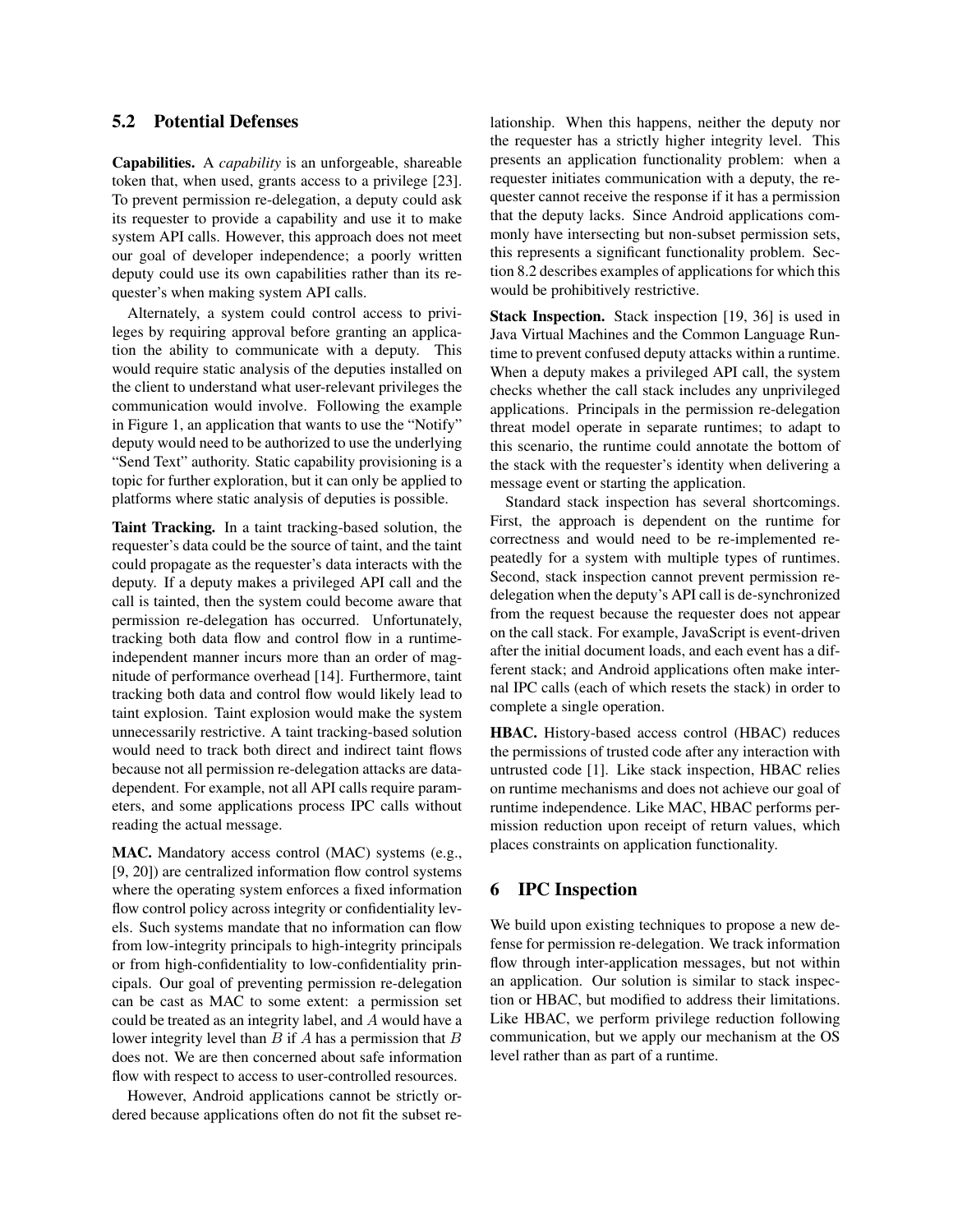### 6.1 Our Design

We propose *IPC Inspection*. When an application receives a message from another application, we reduce the privileges of the recipient to the intersection of the recipient's and requester's permissions. We consider an application to be acting as a deputy on behalf of a requester once it has received communication from the requester. The deputy's current set of permissions captures the communication history of the deputy and other applications. Privilege reduction does not remove privileges that are not controlled by the user.

IPC Inspection carries the same semantics as stack inspection, but we generalize method invocations to IPC calls and externalize intra-application asynchronies like message queues. IPC Inspection is also runtime- and language-independent.

Basic Rules. IPC Inspection is comprised of three primary mechanisms. First, we maintain a list of current permissions for each application. Second, we build privilege reduction into the system's inter-application communication mechanisms. Starting an application and sending an explicit message both count as IPC. Third, we allow a receiving application to accept or reject messages. Applications can limit who they receive messages from by registering a list of acceptable requesters. Depending on the platform, acceptable requesters can be identified individually (e.g., by domain) or based on their set of permissions (i.e., any application with permission  $Y$ ). This prevents privilege reduction from being abused as a denial of service mechanism.

More precisely, we define four basic rules to govern access rights and privilege reduction. We write  $A \rightarrow B$ to indicate that application  $A$  sends a message to application B, and let  $P^t(A)$  denote the set of permissions held by application  $A$  at time  $t$ . The rules follow:

- 1. Initial state:  $P^{0}(A) = P^{Original}(A)$ . When an application starts running, it begins with the permissions that were granted by the user.
- 2. Privilege reduction for recipient: If  $R \to D$  at time t, then  $P^t(D) = P^{t-1}(D) \cap P^{t-1}(R)$ . When an application receives a message, its permissions are reduced to the intersection of its and the sender's current permissions.
- 3. Sender's permissions remain unchanged: If  $R \to D$ at time t, then  $P^t(R) = P^{t-1}(R)$ .

Several properties of privilege reduction follow from the access rights rules:

• Transitivity. An application's current permissions reflect the permissions of all of the applications in a chain of communication. If  $R_1 \rightarrow R_2$  at time t, and  $R_2 \rightarrow D$  at time  $t + 1$ , then  $P^{t+1}(D) =$  $P^{t-1}(R_1) \cap P^{t-1}(R_2) \cap P^{t}(D).$ 

- Additivity. If an application receives messages from multiple applications, then its permissions will be repeatedly reduced.  $P^t(D) = P^0(D) \cap$  $\bigcap_{i=1}^{t-1} P^i(R_i)$ , where  $R_i \to D$  for each time *i*.
- Bounds. An application's current permissions can never exceed its original permissions (i.e.,  $P^{i}(A) \subseteq$  $P^{0}(A), \forall i$ ; there is no mechanism for increasing permissions.

Privilege reduction requires the platform to compute the intersection of two permissions, and this intersection function will differ by permission scheme. For example, permissions can be hierarchical, temporal, or monetary (as in \$5 for text messages). When calculating the intersection, the lesser value needs to be taken: the permission lower in the hierarchy, the lower monetary limit, or the shorter temporal permission.

Non-Simplex IPC. The basic rules apply to *simplex* (unidirectional) communication. Simplex communication implies a clear relationship: the requester sends a message or starts an application, and the deputy acts. However, an operating system can offer other communication mechanisms. With *request-reply* IPC, the recipient of a message returns a value. For example, an Android Activity may return a result upon completion. The roles of deputy and requester remain clear with request-reply IPC, so IPC Inspection does not reduce the requester's permissions when it delivers a reply. In contrast, *duplex* communication is a stream of data that flows between two applications (e.g., TCP sockets). Both applications can act as a deputy or requester during duplex IPC, so IPC Inspection reduces the privileges of both. Applications can implement alternate protocols atop these three primitives, but the OS will not be aware of them.

IPC Inspection is similar in spirit to Mandatory Access Control, but IPC Inspection is less strict because it does not enforce privilege reduction in both directions after request-reply communication. This decision is in the interest of application functionality: highly-privileged requesters would be unable to accept responses from lessprivileged deputies without risking loss of privilege. Although there is a chance that a permission re-delegation attack could stem from the receipt of a return value, it is not a common case. Section 8.2 describes examples of applications that would not be able to function if return values prompted privilege reduction.

HBAC also reduces privileges based on return values but attempts to preserve application functionality by providing authors with explicit rights restoration. In HBAC, an application can validate a return value and then request to have its removed privileges reinstated. Although rights restoration solves the functionality problem, it relies upon developers correctly and non-spuriously restoring their permissions. Developers could abuse this mech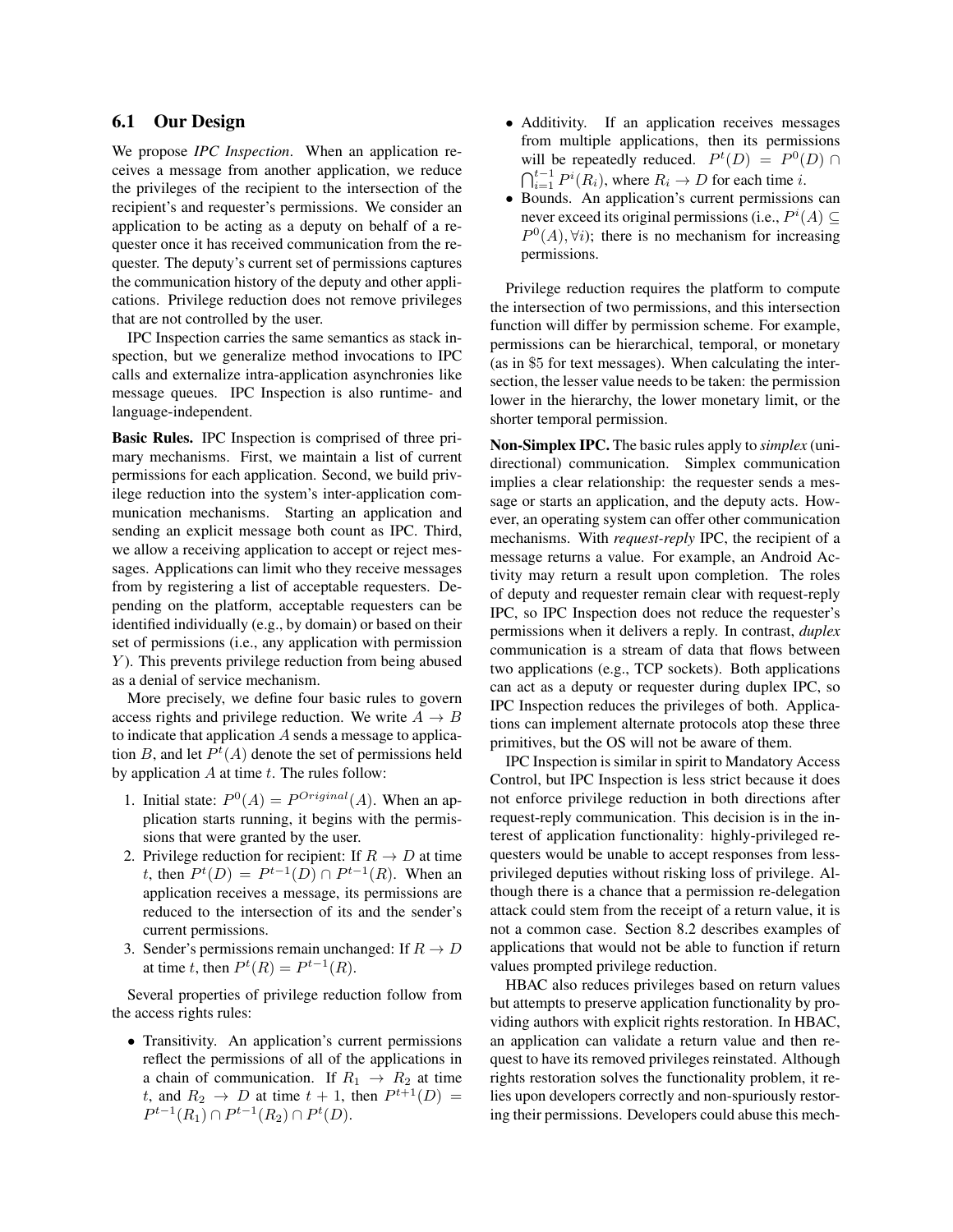anism by restoring permissions in every permission failure exception handler. Therefore, we choose not to support explicit rights restoration in IPC Inspection.

Application Instances. Deputies may need to simultaneously interact with the user and multiple requesters. For example, the user might be interacting with an application when it receives a message from a less-privileged requester; the ensuing privilege reduction caused by the requester would interfere with the user's experience. To prevent privilege reduction from impeding application functionality, we create new application instances to handle messages. All applications have a primary instance, which is the instance of the application that the user interacts with. When a requester asks the system to send a message to the deputy, the system automatically starts a new instance of the application. Multiple instances of the same application will run concurrently, in their own isolation units with their own current permissions.

As a performance optimization for install-time permission systems, it is not always necessary to create a new instance. The primary instance can be used for requests that do not prompt privilege reduction. In an install-time permission system, we know that privilege reduction is not necessary if the deputy already lacks permissions or the requester has a superset of the deputy's permissions. Instance reuse is not possible with time-of-use permission systems because the deputy could dynamically request more permissions; it would not be clear which requester is responsible for the permission prompt.

Some applications cannot exist in duplicate. Longrunning background processes may have state that cannot be multiply instantiated. For this purpose, the system can let applications request to be *singletons*. All communication events will be dispatched to the same instance for a singleton application, and a singleton application's permissions will be repeatedly reduced upon the delivery of each communication event until the application exits.

Our altered version of Android automatically creates a new instance for every communication event unless a deputy asks to be a singleton; our browser implementation creates a new instance whenever a requester programmatically opens a new window, but not when messages are sent to an existing window. The singleton design pattern does not make sense from a web application perspective because websites already expect to be simultaneously open in multiple windows in the same browser.

Circumvention. A malicious deputy could circumvent the IPC Inspection rules: a developer could place information about a request in storage and then perform the request later when the deputy regains full privileges. This does not violate any of our goals. We are not concerned with deputies maliciously sharing permissions; after all, a malicious deputy could directly abuse its permissions. Instead, we are concerned about benign deputies thoughtlessly or accidentally giving away privileges to other applications. We expect that the pattern of saving requests in storage would be rare in practice.

Permission re-delegation attacks could be mounted using return values from request-reply IPC. In this attack, a privileged application sends a message to an unprivileged application. The unprivileged application returns a malicious value, which causes the privileged application to perform a malicious action. We do not defend against this attack in the interest of application functionality. Our policy of disregarding return values is similar to the policy enforced by stack inspection.

#### 6.2 Platform Proposals

We discuss the impact of IPC Inspection rules on permissions and communication, and we present proposals for how systems could add extra support for IPC Inspection.

Permission Requests. IPC Inspection changes how users and developers interact with permissions. The impact of IPC Inspection depends on whether the system uses time-of-use permissions or install-time permissions. Time-of-use permission systems are the simpler case: in a time-of-use permission system like the browser, the user could be prompted whenever permission redelegation is detected. For example, "Allow  $R$  and  $D$  to send text messages?" If the user answers affirmatively, the API call completes. As such, time-of-use permission systems can accommodate IPC Inspection without changes to the developer experience.

The relationship between IPC Inspection and installtime permission systems (e.g., Android) is more complex. If IPC Inspection is used with a pure install-time permission system, then an application's developer must request all of the permissions used by the deputies that the application interacts with. First, this might be hard to determine. Second, this could lead to permission bloat: a requester must have all of the permissions needed by its deputy or deputies, even if the requester never individually uses the permissions. To prevent this, we propose the relaxation of install-time permission requirements when IPC Inspection is applied to a platform. If permission re-delegation is detected, the platform could prompt the user to grant the requester temporary access to the privilege via the deputy. If granted, the deputy's permission would be restored. This would prevent requester applications from needing to request permissions that they will not use independently from deputies. This change would require usability studies to determine whether it effects user understanding of permissions.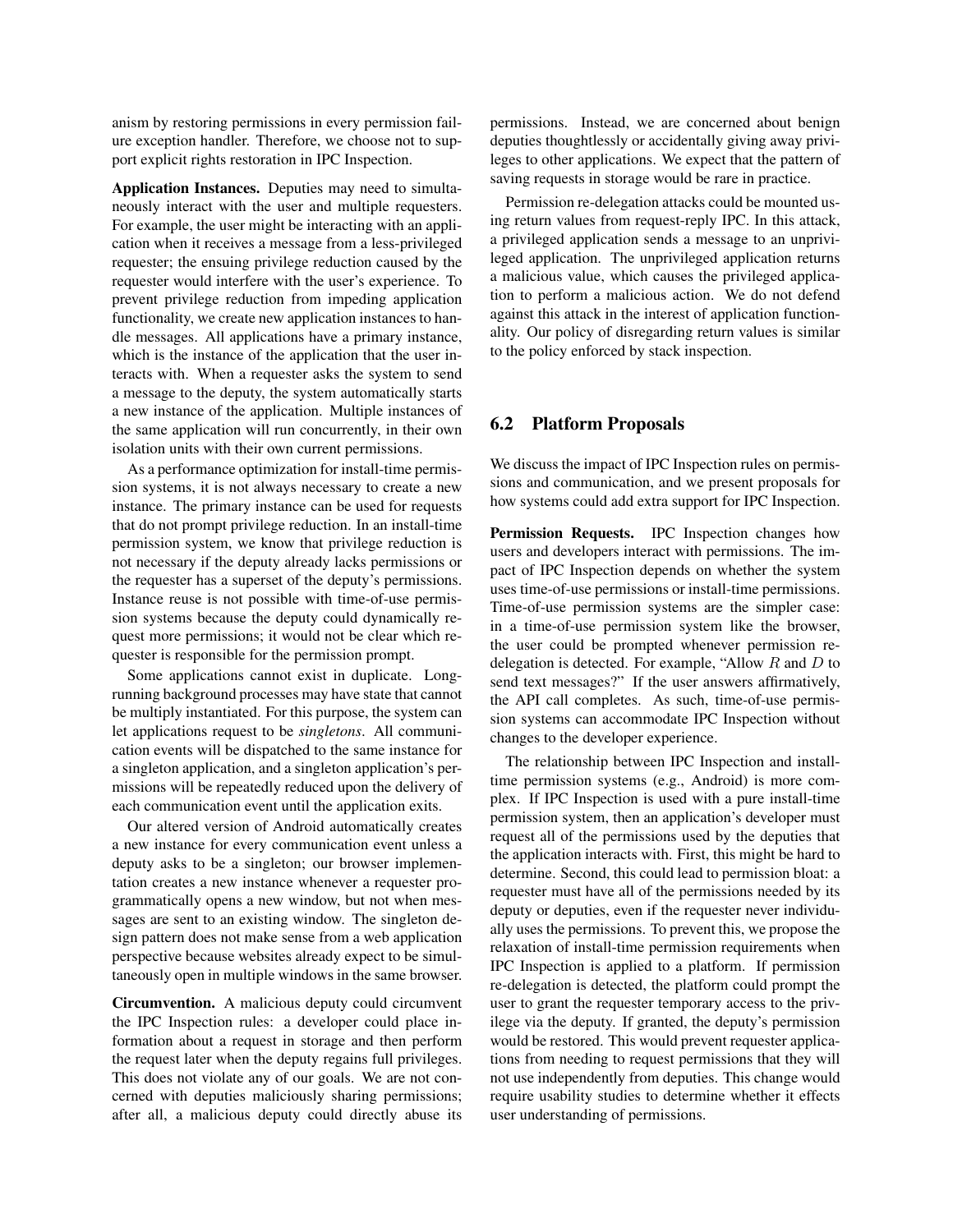Request-Reply for the Web. Today's websites exchange messages using postMessage, a simplex communication primitive. Websites that wish to use requestreply semantics must construct the necessary support on top of postMessage; e.g., such support is built into the popular jQuery library. Unfortunately, the browser is unaware of such application-level semantics and must apply IPC Inspection rules to all postMessage recipients, which may conflate the requester and the deputy. When a requester receives a postMessage corresponding to a return value, the browser will treat it as a deputy and unnecessarily reduce its privileges.

Current web standards lack a request-reply IPC primitive that would let browsers avoid this problem. We propose adding such a primitive by extending postMessage to take an optional callback argument. Replies would not trigger privilege reduction.

Device Policies. Instance reuse is not possible for systems with time-of-use permissions, as discussed in Section 6.1. However, it would be possible if the browser could identify sites that do not ask for any permissions. We propose that browsers only grant device access to web applications if they statically declare that they will ask for permissions. Web sites without permissions would never need to be multiply instantiated. This could be implemented, for example, with Content Security Policies, which already support developer-authored restrictions on what scripts, images, etc. can be loaded into a page [28]; a new rule would enable device access.

### 7 Implementation

We implemented two IPC Inspection prototypes: one for Android and one for ServiceOS's browser runtime.

## 7.1 Android

We implemented a prototype of IPC Inspection as part of Android 2.2. We added support for IPC Inspection to the PackageManager and ActivityManager. The PackageManager installs applications, stores their permissions, and enforces permission requirements. The ActivityManager handles communication between applications and starts applications as necessary.

Five events trigger privilege reduction: starting a Service, binding a Service, starting an Activity, receiving a Broadcast Intent, and requesting a ContentProvider. Our altered ActivityManager notifies the PackageManager whenever any of these five communication events occurs. One notable exemption is the Launcher system application, which we allow to communicate with any other application freely, to prevent privilege reduction from occurring whenever the user launches applications.

When the PackageManager is notified of a pending communication event, it checks whether privilege reduction needs to occur. The message is dispatched normally, without privilege reduction, if (1) the message is from the system process, or (2) the requester has all of the target's permissions. Otherwise, privilege reduction of the target occurs before the message is delivered.

The mechanics of privilege reduction differ based on whether the target application is a singleton. The PackageManager reduces privileges of singleton applications by removing the appropriate permission(s) from the data structure that assigns permissions to application UIDs. An application can request to be a singleton by setting a singleton value in its manifest. For non-singleton applications, the PackageManager instructs the Activity-Manager to create a new instance of the application to receive the message. The ActivityManager places each new instance in a new process, with the same UID as the application's primary instance. When the instance's process is created, the PackageManager records the removed permissions in a data structure associated with the instance's PID. Instances of an application have access to the same files because they share a UID. Android also uses UIDs as a security boundary between applications, but we assume instances are not trying to attack each other. For both singletons and non-singletons, the PackageManager records which requester is responsible for the removal of removed permissions in a blame map.

Permission enforcement in our modified version of Android occurs in two steps. First, the standard permission enforcement mechanism checks whether the given permission is assigned to the application's UID. This check will return the same result for all instances of an application, since permissions are associated with UIDs. If the standard permission check succeeds, then our altered PackageManager additionally checks whether the permission is in the process's list of removed permissions for that instance. If it is, then access is denied. The blame map allows the PackageManager to identify the requester that is responsible for a permission failure. Following our proposal in Section 6.2, the operating system could then ask the user to temporarily grant the permission, although we did not implement this user interface.

We also extend the manifest file format so that deputies can limit incoming messages. The existing Android permission attribute lets an application specify a permission that a requester must have. We extend this to accept a set of permissions. If the developer limits the receipt of incoming messages to requesters with adequate permissions, then the application will never need to undergo privilege reduction.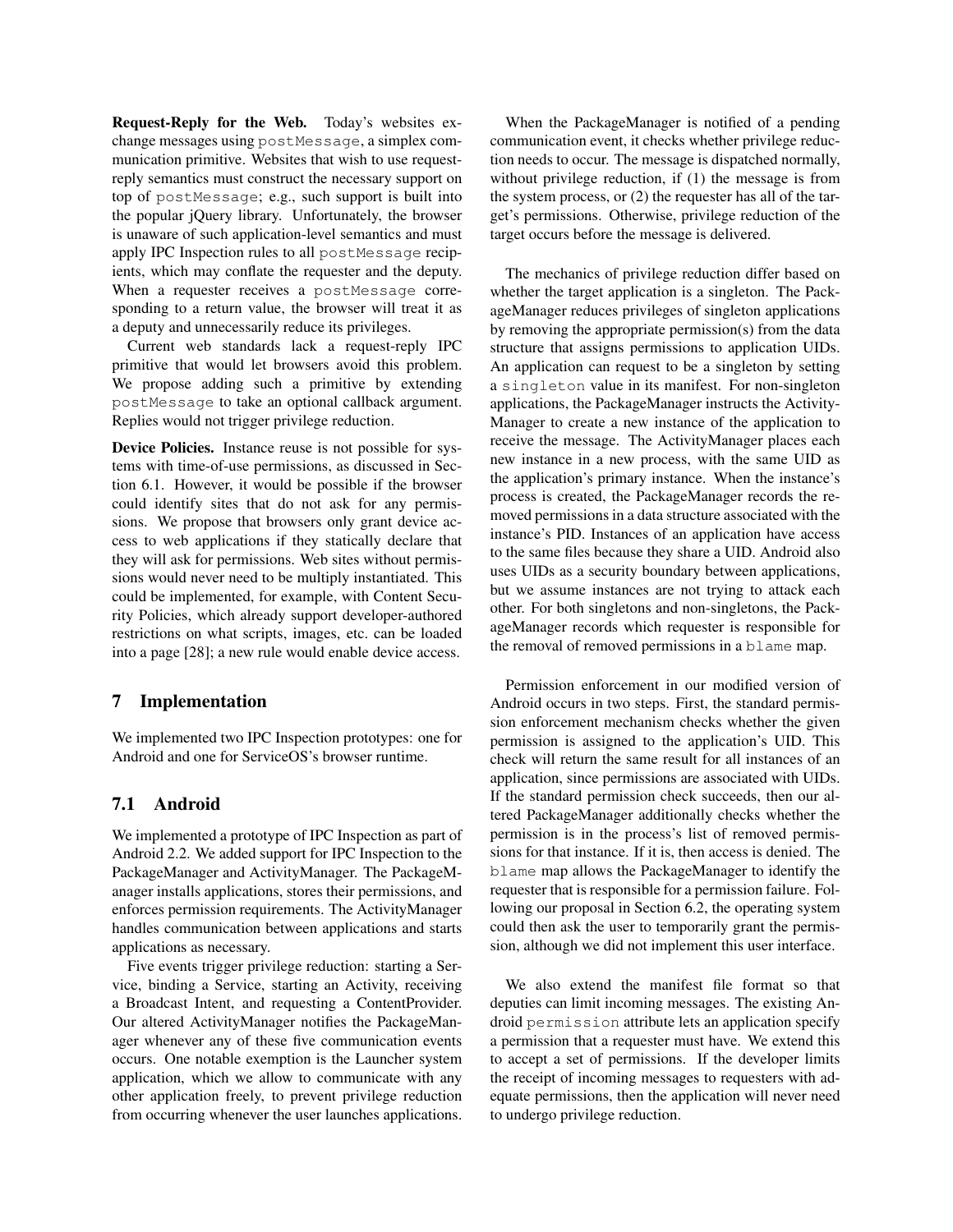### 7.2 ServiceOS

To demonstrate IPC Inspection in the context of web applications, we implemented IPC Inspection as a permission manager for ServiceOS, a client platform that supports both web and desktop applications [38]. Our implementation enabled IPC Inspection for ServiceOS's browser runtime.

In ServiceOS, each web origin is a principal as defined by the Same Origin Policy [33]. Permissions for usercontrolled resources are granted on a per-principal basis. When a user navigates to a website by following a link or entering a new URL into the location bar, the resulting window is associated with the appropriate site principal. The user is asked to grant or deny permissions for that origin. The permission manager keeps track of all current permissions and controls access to a mock device API that represents the new HTML5 APIs.

The browser's communication system informs the permission manager of communication events. Two events trigger privilege reduction:

*PostMessages.* When a website R.com sends a postMessage to a window belonging to D.com, this communication passes through the IPC mechanism in the browser. Consequently, D.com's permissions are subject to reduction. Permissions are restored when all windows belonging to a principal are closed. To prevent DOS, we provide websites with the ability to limit which origins they receive postMessages from; messages from other origins will be dropped by ServiceOS.

*New Windows.* When a website R.com creates a new window (e.g., a child frame) belonging to D.com, we treat this as a new service request; the parent window is the requester and the new window is the deputy. We consequently create a new principal for the new window, isolated from the rest of its origin. The new window's privileges are immediately reduced. Unfortunately, we cannot provide a mechanism for limiting who a web site can be opened by; websites are typically opened by so many others that a whitelist is not realistic.

As with the Android implementation, we record privilege reduction so that a correct prompt could be displayed to the user to explain the permission failure. Additionally, this implementation could be re-implemented in any major browser.

|                  | Action | Data |
|------------------|--------|------|
| Normal           | 15     | 26   |
| Dangerous        | 59     | 31   |
| Signature/System | 10     |      |
| Total            |        | 58   |

Figure 5: 142 Android API calls, classified.

## 8 Evaluation

We evaluate IPC Inspection with respect to security and ease of application development.

### 8.1 Effectiveness

Our primary goal is to prevent permission re-delegation. We evaluate IPC Inspection for Android security.

Scope. IPC Inspection strengthens access control for user-controlled resources and prevents applications from making unauthorized API calls. Now, we evaluate the scope of protection on Android system APIs.

We consider 142 methods from the Android API that are protected with permissions and classify each method as *action* or *data* calls. Action calls have side effects, and data calls return values without side effects. The set of 142 methods includes all of the protected methods in the SDK documentation, plus additional protected methods we identified using randomized testing. There are likely more protected interfaces to be identified, but we believe that the set of 142 methods is a representative sample of the full set of protected interfaces. We classify each method according to its description in the documentation. Accessors are typically data calls and mutators are typically action calls.

IPC Inspection can prevent both action and data calls from being invoked when an application is acting under the influence of another, less-privileged application. Nevertheless, IPC Inspection does not provide privacy for the return results of data calls, if the API call was not made on behalf of the requester. For example, an application with privileged geolocation data may pass a cached location value to a less privileged application. We emphasize, however, that IPC Inspection does prevent an application from obtaining the data while under the influence of another application.

We conducted a measurement on the makeup of action and data on Android. Figure 5 shows the results. Nearly 70% of the interfaces protected by Dangerous and Signature/System permissions are action calls.

Attack Prevention. Our Android implementation prevents all of the permission re-delegation attacks described in Section 4.

We suspect that many Android applications do not truly intend for their publicly invokable interfaces to be public; instead, the interfaces are intended for internal communication or messages from the operating system. Some messages that are typically sent by the operating system can also be sent by non-system applications; if the application does not additionally check the identity of its caller, it can be confused into performing an action. For example, we found in Section 4 that the Phone appli-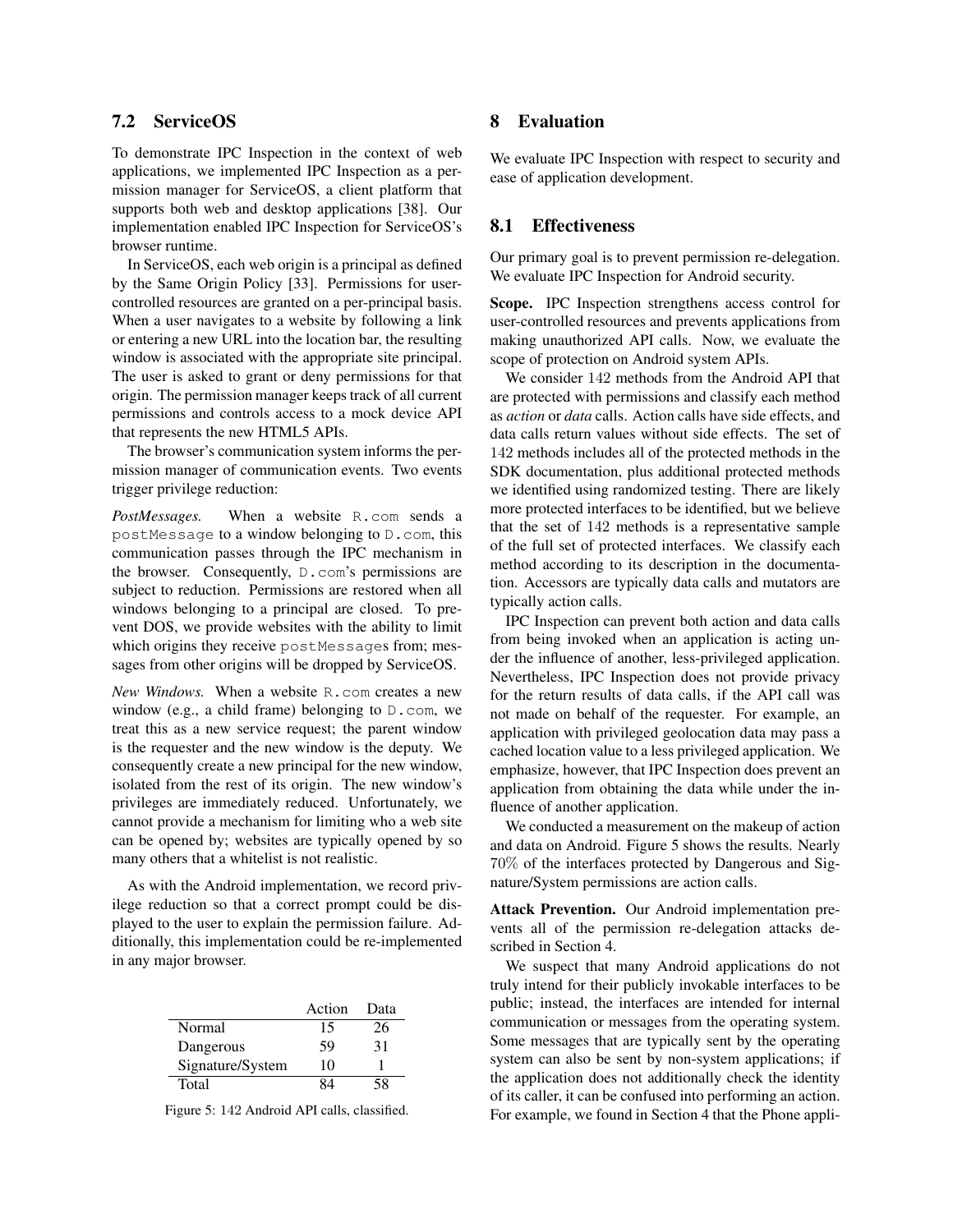

Figure 6: In this ServiceOS test attack, a "Game" application with no permissions opens a "Dialer" application from a different domain as a child frame. The user previously granted the Dialer the ability to send text messages, but the permission is removed upon loading because the Game lacks it. The Game sends the Dialer a postMessage asking the Dialer to send a text message. The Dialer's API call is denied.

cation will mute indications of an incoming phone call based on a message it expects to receive from the system. Tests on 5 applications that appear to fall in this category indicate that IPC Inspection prevents unintentionally public interfaces from being surprisingly invoked.

We built attack test suites for both Android and ServiceOS, and our implementation prevents all of the test attacks from succeeding. Each test suite is comprised of a set of communications from an unprivileged application to a privileged application. The privileged application is set up to make an API call following the receipt of any type of message. In a successful test, IPC Inspection prevents the API call from completing. We exercise all of the communication events available in each platform. Figure 6 is a screenshot of a test attack in ServiceOS.

#### 8.2 Ease of Development on Android

Although we aim to prevent permission re-delegation, we do not want to prevent legitimate application interactions. We discuss four categories of applications: nondeputies, intentional deputies, unintentional deputies, and requesters. An application is an *intentional* deputy if it is built to expose functionality to other applications, whereas an application is an *unintentional* deputy if it exposes internal functionality accidentally. The Android communication system makes it easy for applications to accidentally expose internal functionality [6]. We estimate the prevalence of these four types of applications.

Non-Deputies. An application that does not offer services to other applications will not be greatly impacted by IPC Inspection. A non-deputy application will not need to be multiply instantiated, nor will it experience privilege reduction.

Unintentional Deputies. IPC Inspection will prevent malicious applications from using accidentally public interfaces of unintentional deputies to launch permission re-delegation attacks. The application will not be affected during normal operation.

Intentional Deputies. Applications that do provide public services can take one of two approaches, depending on their needs. The first option is that a deputy can accept calls from arbitrary requesters. A developer that chooses this option should place security exception handling code around API calls that require permissions, in case an unprivileged requester causes privilege reduction of an instance. The second option is for an application to require that potential requesters have all of the permissions necessary to make the relevant API calls. A developer that chooses this option therefore needs to specify a list of required permissions. This choice obviates the need for multiple instances, which is beneficial from a performance perspective. However, it may reduce the number of eligible requesters. A singleton application should choose this option to prevent its primary (and only) instance from experiencing privilege reduction.

Here, we discuss the impact of IPC Inspection on three popular, real-world intentional deputies:

*Barcode Scanner.* The "ZXing" barcode scanner is among the 50 most popular free applications in the Android Market. It provides public interfaces for scanning, creating, and displaying barcodes. ZXing uses several permissions to complete these tasks (e.g., CAMERA). ZXing correctly attenuates authority by asking for user permission before performing privileged tasks, so IPC Inspection does not add security in this case. ZXing can be repeatedly instantiated without any apparent issues, so ZXing does not necessarily need to limit its requesters to applications with certain permissions.

*E-Mail.* "GMail" is the official Google e-mail client. It provides several public interfaces. The primary public interface is an e-mail composition Activity that can be pre-seeded by the requester. GMail uses several permissions to send a pre-composed e-mail, e.g., WRITE EXTERNAL STORAGE (for uploading file attachments) and INTERNET. It is not clear whether all of GMail's other public interfaces are truly intended to be public: for example, one BroadcastReceiver listens for a message that indicates login accounts have changed. Like ZXing, GMail can be repeatedly instantiated without exhibiting obvious flaws.

*Music Player.* "Music" is one of the pre-installed system applications. It provides many public interfaces, including a MediaPlaybackService. The MediaPlaybackService opens music files, starts and stops music playback, and manages the current playlist. It uses permissions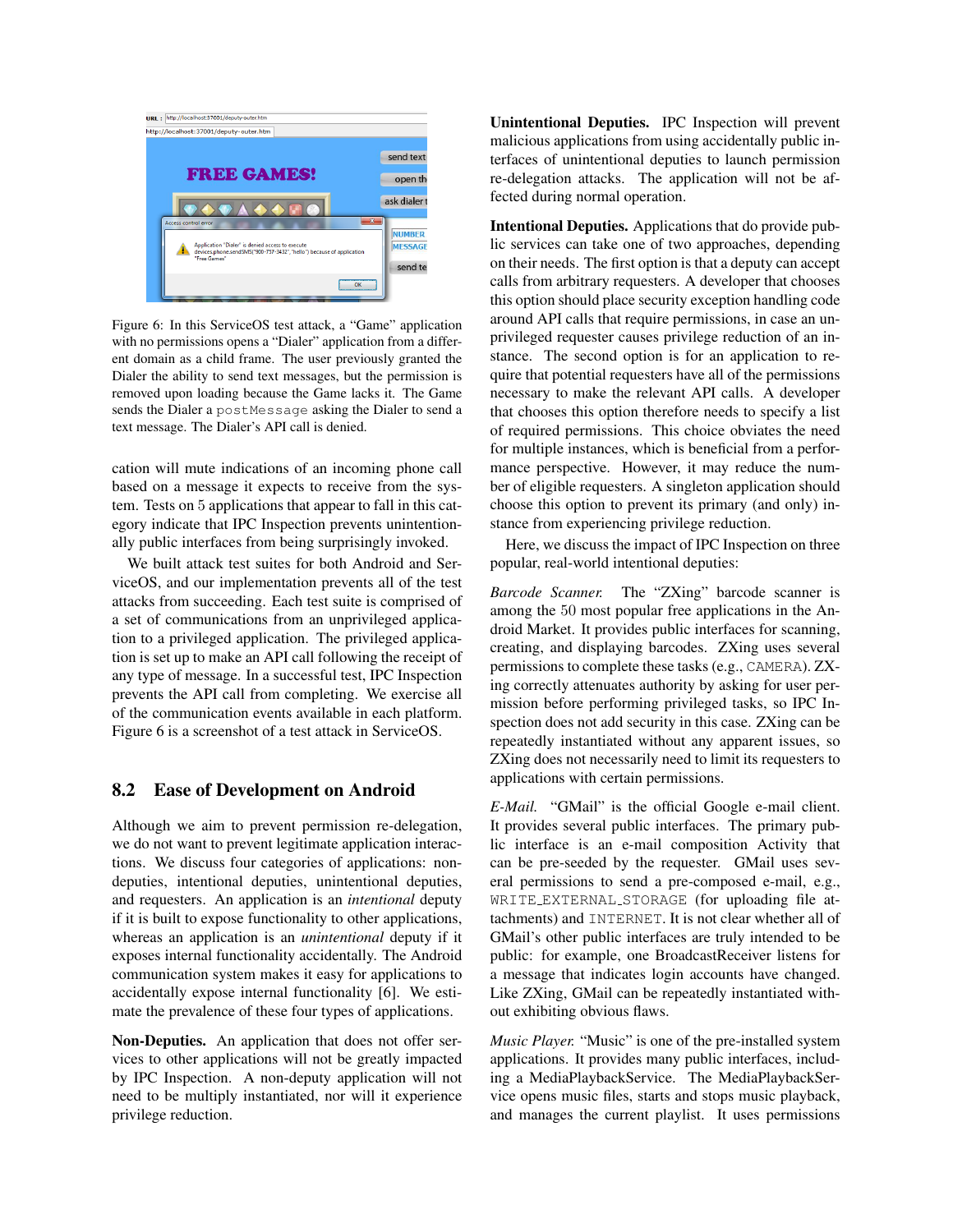such as WRITE EXTERNAL STORAGE (to open files) and WAKE LOCK (to keep the phone on while playing music). We discovered in Section 4 that permission redelegation attacks can be mounted using the MediaPlay-BackService, but they are prevented with our Android IPC Inspection implementation. MediaPlayBackService needs to run as a singleton because it is a long-running background service that maintains state.

In summary, ZXing and GMail developers can choose whether to write exception handling code or lists of permission requirements for their requesters. The Music application is a singleton, so its developer should accept requests only from applications with all of its required permissions. The developer must specify that Music is a singleton and list the desired requester permissions.

Requesters. Under IPC Inspection, deputies may require their requesters to have more permissions. We present three example requesters that make use of the deputies presented above and consider whether they already have the necessary permissions. Additional install-time permissions would not be necessary if Android were to allow time-of-use permissions for the specific case of interacting with deputies.

We also consider the effects of a hypothetical rule that reduces privileges for requesters upon receipt of a reply value. Stricter policies (MAC and HBAC) include such a rule, as discussed in Section 6.

*Barcode Scanner.* Many applications rely on the ZXing barcode scanner [41]. One example is "Beer Cloud," which lets users find nearby bars that serve particular beers. Beer Cloud invokes the ZXing barcode scanner to identify beers. Under IPC Inspection, Beer Cloud would require the CAMERA permission to interact with ZXing. Currently, Beer Cloud does not have the CAMERA permission; IPC Inspection would require it to add it, which might overprivilege the Beer Cloud application.

Once Beer Cloud has received the barcode data from ZXing, it passes the beer information and user location to a backend server. The server returns nearby bar addresses. Beer Cloud uses Internet and location permissions to accomplish this. If we were to implement privilege reduction following return values, then Beer Cloud would not be able to pass the beer and location data to its backend server because ZXing does not have the necessary location permission.

*E-Mail.* "Blackmoon File Browser" relies on GMail for file sharing. Blackmoon File Browser only has one permission, WRITE EXTERNAL STORAGE. Under IPC Inspection, it would require the INTERNET permission as well. None of GMail's public interfaces return values, so a hypothetical return value rule would not impact Blackmoon File Browser or any other requesters of GMail.

| <b>Intentional Deputy</b>   | 5 applications |
|-----------------------------|----------------|
| <b>Unintentional Deputy</b> | 4 applications |
| Requester                   | 6 applications |

Figure 7: We classify 20 Android applications. 13 applications are deputies or requesters. One is both an intentional and unintentional deputy, and another acts as both a deputy and a requester. All have Dangerous permissions.

*Music Player.* "ScrobbleDroid" uses the Music application's MediaPlayBackService to track the user's recently played songs. The recently played songs are then posted on the website last.fm. Binding to the singleton MediaPlayBackService would require ScrobbleDroid to add four permissions under IPC Inspection. MediaPlayBack-Service does not actually use all four of the extra permissions (they are used elsewhere in Music), so this would slightly over-privilege ScrobbleDroid. In the reverse direction, ScrobbleDroid uses return values provided by the MediaPlayBackService. Since ScrobbleDroid has a permission that Music does not have, ScrobbleDroid would be impacted by the hypothetical return result rule that we rejected in Section 6.

In summary, Beer Cloud and Blackmoon File Browser would need to gain user approval for additional permissions that make sense considering their functionality. However, they wouldn't use the permissions for anything but communication with deputies. ScrobbleDroid would need otherwise unnecessary permissions because Music is a singleton. Beer Cloud and ScrobbleDroid also illustrate why we do not reduce privileges for request-reply message exchanges.

Prevalence. We consider 20 randomly selected Android applications (from our set of 872) and evaluate whether they act as deputies, requesters, or both. We manually interact with the applications' user interfaces, log communication events, and examine their manifests.

Figure 7 shows the results of the survey. Under IPC Inspection, developers of intentional deputies and requesters may need to make minor changes to their applications: intentional deputies might need to specify permission requirements for requesters, and requesters might need to add extra permissions. 11 of the 20 applications are intentional deputies, requesters, or both.

We also classify 4 of the 20 applications as unintentional deputies. IPC Inspection would prevent these accidentally public interfaces from being used for permission re-delegation attacks. The developer of the first unintentional deputy obviously copied part of the manifest from another application with public interfaces. The second unintentional deputy's public interface accepts paths to local and remote files, which it then loads as an update to the application. It appears that the developer expects the files to be provided by the browser as part of an update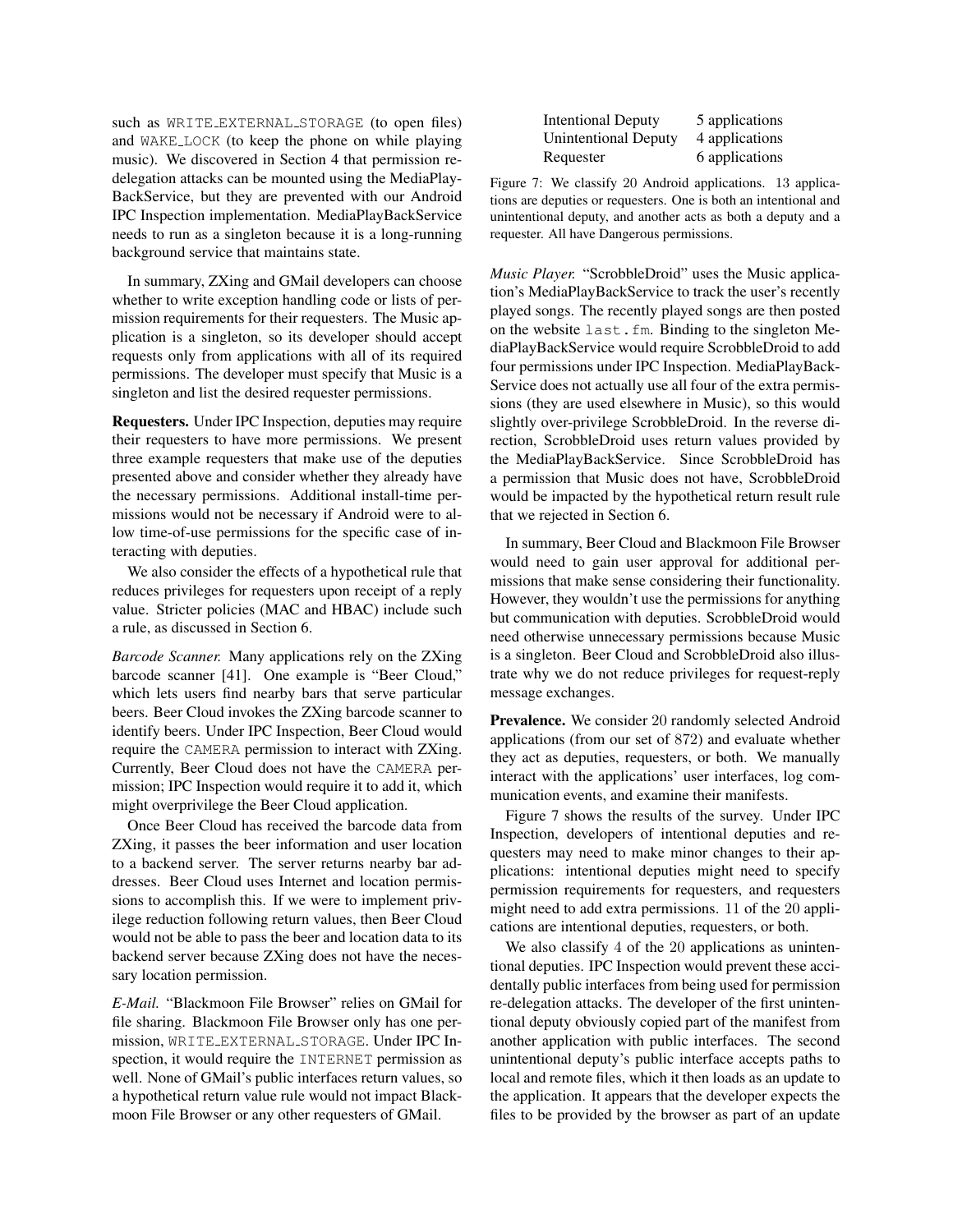mechanism from their website; in reality, any application can supply the path to the file. The third crashes when any of its public Activities are loaded by other applications. The fourth has a public Activity that does not appear to be a useful addition to any other application.

### 8.3 Ease of Web Development

We discuss IPC Inspection from the perspective of a web developer and give examples of how it would be applied.

Deputies. Web applications that want to accept postMessages without risking privilege reduction should register a list of trusted requesters. It is already best practice to check the origin of message senders [29]; we make this logic explicit by providing a mechanism to register a list of acceptable requesters with the browser. Even if a message does cause a permission failure, web applications should already be built with the expectation that access to a device API might fail because users already expect to continue interacting with websites after denying permissions.

Any web application, regardless of whether it intends to act as a deputy, may be multiply instantiated because any website can be opened by another web site. Web applications already expect to be simultaneously open in multiple tabs in the same browser.

IPC Inspection does impose one restriction on web applications. If a.com opens the child frame b.com, and b.com in turn opens a child frame a.com, we place the two versions of a.com in separate instances because they have different requesters.<sup>2</sup> The two instances of a.com can obtain references to each other's window objects [25], which we support. However, the Same Origin Policy implies that they should have full access to each other's DOM objects, but IPC Inspectiondisallows this interaction because they are separate instances. We are aware of only one legitimate use of this embedding pattern, which is to facilitate cross-origin communication between two sites in browsers that lack postMessage support. However, modern browsers that support device APIs will also support postMessage, obviating the need for the embedding.

Requesters. Requesters do not need to make any changes to their applications because browser device permissions are currently all time-of-use. When a deputy makes an API call on behalf of a requester, the browser will display a time-of-use prompt that asks the user to grant the permission to the deputy and requesters.



Figure 8: Left: an unprivileged website opens a mapping service that uses the user's location. Right: a privileged website includes unprivileged advertisements.

Examples. Both postMessage and device APIs are too new for widespread support and use, so we cannot measure the impact of IPC Inspection on real-world applications. Instead, we present two example cases of applications interacting with each other (Figure 8).

In the first example, a website (outer.com) opens a mapping service. Outer.com has no permissions, so the mapping service is opened as a new instance with no permissions. When outer.com asks map.com to display the user's current position on the map, map.com asks the browser for the current location. The browser would then prompt the user to give outer.com and map.com access to the current location.

In the second example, the user has granted camera access to a photo sharing website. The photo sharing website loads a frame containing advertisements. The ad site does not have any permissions, so it does not lose any permissions when it is opened. The photo sharing website can send messages to the advertising site without any changes to either party's permissions. However, a postMessage from the advertising site to photos.com would remove photos.com's camera permission. If photos.com were to use the camera again after receiving a message from ads.com, the user would be presented with a prompt asking to approve camera access for both photos.com and ads.com. If the photo sharing site wishes to avoid becoming a deputy, it should refuse postMessages from the advertisement. If it needs to receive *replies* from the ad, it can use our proposed request-reply variant of postMessage when communicating with the ad (Section 6.2).

### 8.4 Performance

The performance cost of IPC Inspection depends on the workload, i.e., the set of running applications.

No Deputies. If the workload does not contain any permission re-delegation, then there is no cost. This occurs when applications don't communicate, messages are only being sent to applications with no permissions, or the requesters have as many permissions as the deputies.

<sup>&</sup>lt;sup>2</sup>We do not break the case where a.com opens two child frames from b.com; both will be placed in the same instance and will have access to each other's heaps as expected.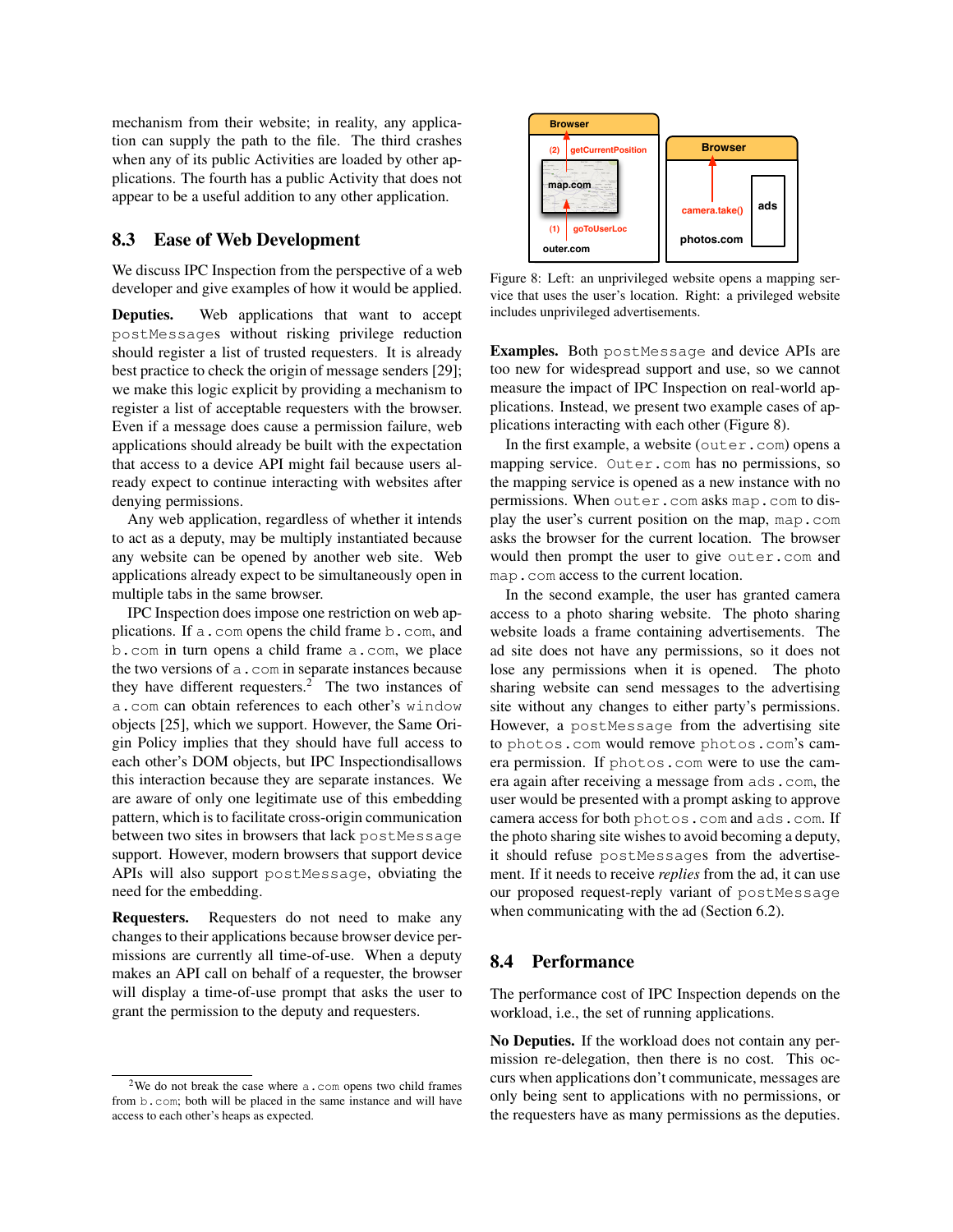Singletons. A singleton is an application that is never duplicated and has only one set of current permissions. Top-level windows in the browser are singletons, as are self-identified singleton applications in Android. If privilege reduction applies to a singleton, then the cost of IPC Inspection is (1) removing permissions from a list or hash map and (2) adding the removed permissions to a hash map that records the reason for removal. Neither is an expensive operation.

Instances. The primary cost of IPC Inspection occurs when privilege reduction requires the creation of a new instance. In a browser, new instances are created for child frames. The frame needs to be opened, regardless of whether it is a new instance; the difference with IPC Inspection is that the browser gives the child frame a unique entry in the permission assignment map, separate from the main application. This is a small cost.

In Android, the creation of a new instance might mean that multiple versions of the same application are running simultaneously, in different processes and virtual machines. Given the battery and memory constraints of a mobile phone, this does not scale well. However, we do not expect many instances to be open simultaneously. The standard pattern for legitimate communication is as follows: (1) the requester opens a target Activity, (2) the user performs an action such as selecting a contact or approving an e-mail, (3) the target Activity closes and the requester regains control of the screen. The instance only needs to exist while the Activity is open. Only one Activity can be open at once, so we expect that in most cases only one additional instance would be open at a time.

## 9 Related Work

*Browser Defenses.* Major browser vendors remove the geolocation permission from iframes, so that the user must re-approve the geolocation permission for every parent-child window pair. This agrees with our proposal. However, we suggest that these rules also be extended to top-level windows that interact with each other.

*Android.* Three pieces of concurrent work address similar issues. Davi et al. discuss permission re-delegation attacks on Android [8]. They introduce the problem and present an attack on a vulnerable deputy. We perform a larger analysis of applications and discuss how platforms need to change to prevent these attacks. Chin et al. present ComDroid [6], a static analysis tool that aims to help prevent developers from accidentally making components public. They also make recommendations for changes to the Android platform to reduce the rate of unintentional deputies. Although their tool and their platform recommendations would help prevent some instances of permission re-delegation, attacks on intentional deputies would still remain. Dietz et al. built Quire [10], an extension to the Android IPC mechanisms that helps developers avoid permission re-delegation attacks. Quire annotates IPCs so that an application can check the full chain of applications responsible for an IPC call. This addresses the same problem as IPC Inspection but does not force developer compliance.

Past work has also discussed Android permission usage. TaintDroid [12] performs dynamic taint analysis. It tracks the real-time flow of sensitive data through applications to detect inappropriate sharing. The taint source is API data, and the network is the sink. They track only data flow, but not control flow. TaintDroid is complementary to IPC Inspection because they track API return values but do not prevent API calls from being made. Another tool, ScanDroid [21], uses static analysis to determine data flow through Android applications; it is intended for use similar to TaintDroid. Scan-Droid, however, requires access to application source code. Kirin [13] checks application permission requirements and recommends against the installation of applications with certain permission combinations. Their rules are intended to help detect malware, and they do not consider application interaction as a capability.

*HBAC.* IPC Inspection revises and extends History-Based Access Control (HBAC) [1]. The two approaches share a core idea: application permissions are reduced after inter-application interactions. HBAC is intended for use within a runtime; their permissions apply to threads, and privilege reduction follows function calls. We apply IPC Inspection to the application platform itself and create rules appropriate for that context. Our design places a high priority on application functionality and ease of development. Unlike HBAC, we do not reduce privileges following return values or permit explicit rights restoration. We introduce the concept of multiple instances of an application to prevent privilege reduction from impacting the application as a whole.

*Stack Inspection.* IPC Inspection has the same semantics as stack inspection, but permission checks are associated with IPC rather than method calls. We do not depend on the stack, so event-driven code does not present a problem. We make message queues explicit and external, by servicing each message with a new application instance. IPC Inspection is also runtime- and languageindependent.

*DIFC.* Decentralized information flow control (DIFC) lets applications explicitly express their information flow policies to the operating system or a language runtime, which then enforces the policies [30, 26, 39, 11]. DIFC is not suitable for the problem of permission re-delegation because the access control policy for user-controlled resources is centrally decided by the user, not applications.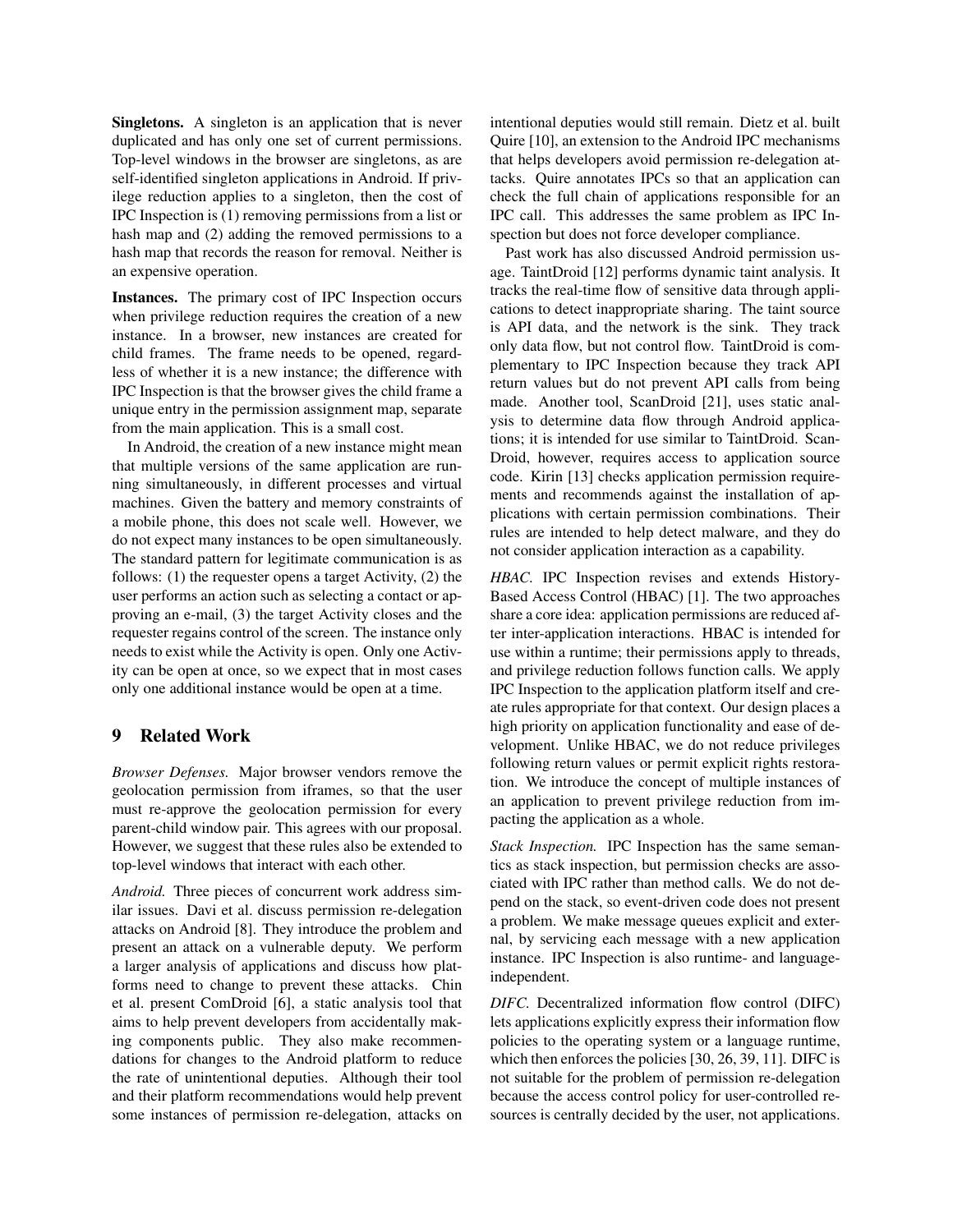IPC Inspection is more similar to centralized information flow control, but IPC Inspection is deployed at the application level rather than the variable level.

*Low Watermark.* IPC inspection carries out the semantics of Biba's low watermark model [4] in that subjects are application instances, and the integrity level of an application instance is determined by the permissions that the user has granted to the application instance. When Instance A sends an IPC message to Instance B, the message represents objects with the same integrity level as that of Instance A. If Integrity $(A)$  < Integrity  $(B)$  (meaning B contains permissions that A does not), then B removes the permissions that A does not have.

LOMAC [20] applies Biba's low watermark mode in a different way. LOMAC aims to prevent (malicious) low integrity content from tampering with high integrity program execution, whereas IPC Inspection is intended to prevent less-privileged (low integrity) applications from using the additional privileges belonging to another (high integrity) application. In LOMAC, a subject is a job (which contains multiple application instances) and an object is data. Integrity levels for objects are assigned based on the sources for the objects. For example, Internet objects are at a lower integrity level than local data. Named pipes and shared memory are considered objects with integrity levels. Subjects' integrity levels are assigned based on the hierarchy of the jobs. The first set of system jobs have the highest integrity level and lower levels in the job hierarchy (as jobs spawn new jobs) represent lower integrity levels. Both LOMAC and IPC inspection face the "self revocation problem" [20] inherent in the Biba's low watermarking model. The self revocation problem occurs when a principal's privilege reduction prevents it from accessing high-integrity level data, preventing legitimate functionality. Each scheme has to relax the low watermark model slightly to accommodate the problem. In our case, we ignore the reply in the nonsimplex IPC communications. In the case of LOMAC, they use jobs as subjects rather than processes.

*CSRF.* Like permission re-delegation, cross-site request forgery (CSRF) is a confused deputy attack that occurs in browsers [40]. However, CSRF attacks are targeted at server-side resources. CSRF defenses rely on developer participation and require changes to servers [2].

#### 10 Conclusion

We discuss permission re-delegation as a problem with new permission systems. Permission re-delegation occurs when a deputy delegates a user-controlled permission to an unprivileged application without user authorization. This is an emerging threat for both the web and smartphone platforms. We find that many Android applications are at risk of having permission re-delegation vulnerabilities, and we construct attacks that exploit 15 vulnerabilities in Android system applications. We disclosed our findings and filed bug reports; several of the vulnerabilities have been confirmed as bugs.

We also devise a runtime-independent defense mechanism, IPC Inspection, which transparently protects against attacks on confused deputies, with no compatibility cost for non-deputies or confused deputies. However, intentional deputies and their clients need some modifications to work with IPC Inspection. In particular, applications that interact with deputies may need to add permissions that they otherwise do not use. We feel that the problem of permission re-delegation deserves careful attention, and we hope this paper will encourage future work on these problems. In particular, we believe static analysis of deputies is a promising future area for serverside analysis or platforms with installed packages.

## Acknowledgements

We would like to thank Dean Tribble, William Enck, and David Wagner for their insightful comments. This work is partially supported by National Science Foundation grant CCF-0424422. This material is also based upon work supported under a National Science Foundation Graduate Research Fellowship. Any opinions, findings, conclusions, or recommendations expressed in this publication are those of the authors and do not necessarily reflect the views of the National Science Foundation.

#### References

- [1] ABADI, M., AND FOURNET, C. Access Control Based on Execution History. In *NDSS* (2003).
- [2] BARTH, A., JACKSON, C., AND MITCHELL, J. Robust Defenses for Cross-Site Request Forgery. In *CCS* (2008).
- [3] BARTH, A., WEINBERGER, J., AND SONG, D. Cross-Origin JavaScript Capability Leaks: Detection, Exploitation, and Defense. In *USENIX Security* (2009).
- [4] BIBA, K. J. Integrity Considerations for Secure Computer Systems. Tech. Rep. ESD-TR-76-372, USAF Electronic Sstems Division, Hanscom Air Force Base, 1977.
- [5] CHEN, S., ROSS, D., AND WANG, Y.-M. An Analysis of Browser Domain-Isolation Bugs and A Light-Weight Transparent Defense Mechanism. In *CCS* (2007).
- [6] CHIN, E., FELT, A. P., GREENWOOD, K., AND WAGNER, D. Analyzing Inter-Application Communication in Android. In *MobiSys* (2011).
- [7] CLULEY, G. Windows Mobile Terdial Trojan makes expensive phone calls. http:// www.sophos.com/blogs/gc/g/2010/04/10/ windows-mobile-terdial-trojan-expensivephone-calls/.
- [8] DAVI, L., DMITRIENKO, A., SADEGHI, A., AND WINANDY, M. Privilege escalation attacks on Android. In *ISC* (2010).